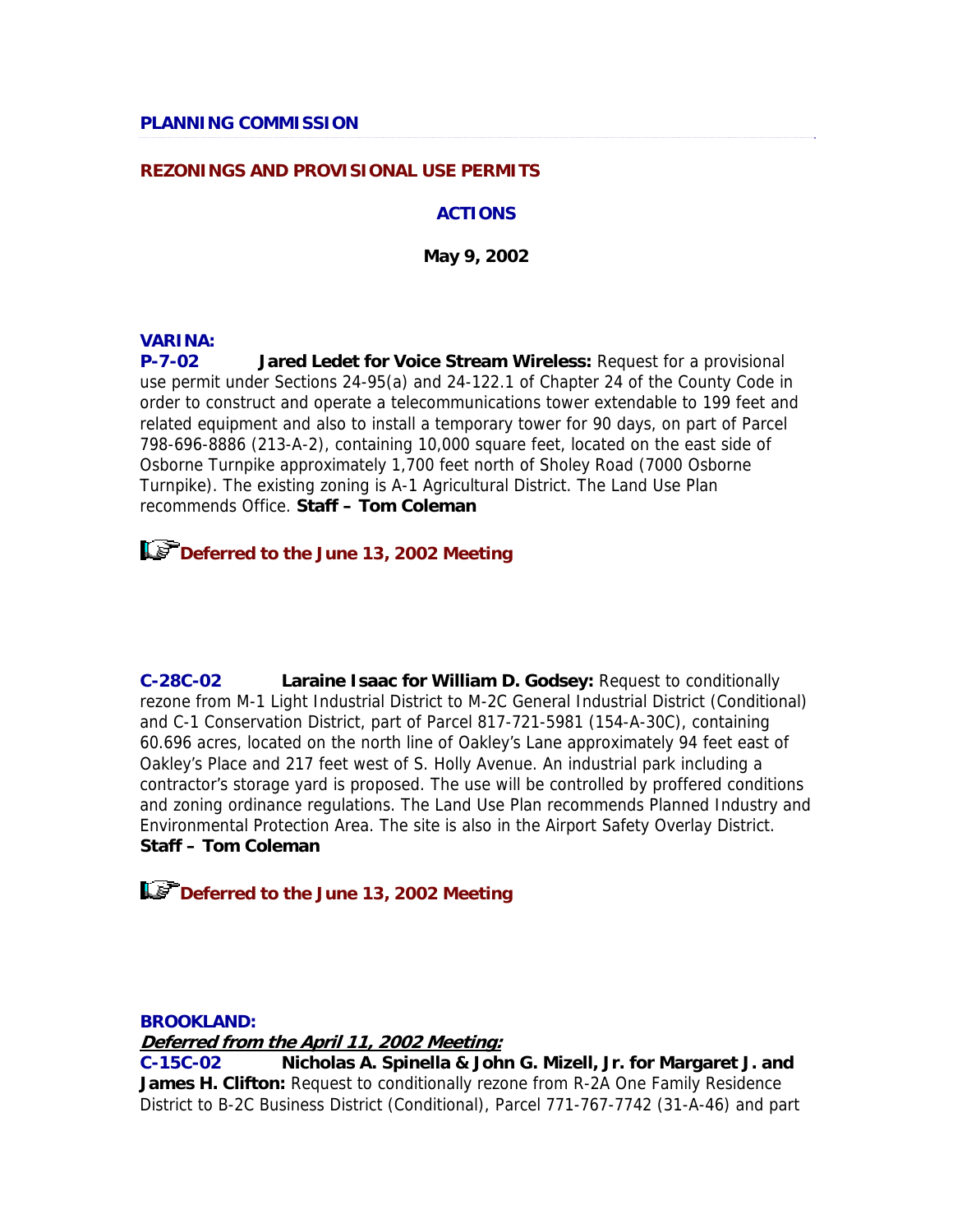of Parcel 771-767-9566 (47A), containing 5.12 acres, located at the northeast intersection of Mountain Road and Old Washington Highway (2900 and 2910 Mountain Road). A bed and breakfast facility is proposed. The use will be controlled by proffered conditions and zoning ordinance regulations. The Land Use Plan recommends Suburban Residential 1, 1.0 to 2.4 units net density per acre, and Environmental Protection Area. **Staff – Lee Householder**



## **Deferred from the April 11, 2002 Meeting:**

**P-4-02 Nicholas A. Spinella & John G. Mizell, Jr. for Margaret J. and James H. Clifton:** Request for a provisional use permit under Sections 24-58.2 (d) and 24-122.1 of Chapter 24 of the County Code in order to use tents for outdoor dining in conjunction with weddings and receptions at a bed and breakfast facility, on Parcel 771- 767-7742 (31-A-46) and part of Parcel 771-767-9566 (47A), containing 5.12 acres, located at the northeast intersection of Mountain Road and Old Washington Highway (2900 and 2910 Mountain Road).The existing zoning is R-2A. The Land Use Plan recommends Suburban Residential 1, 1.0 to 2.4 units net density per acre, and Environmental Protection Area. **Staff – Lee Householder**

# **Recommend Denial**

**C-21-02 Foster & Miller, PC for Clarendon Associates, LLC.:** Request to rezone from R-5C General Residence District (Conditional) to C-1 Conservation District, part of Parcel 763-774-7122 (13-5-A-100), containing approximately 9.8 acres, located on the north line of Hunton Park Boulevard approximately 664 feet east of Staples Mill Road and along the Chickahominy River approximately 1,425 feet east of the intersection of Hunton Park Boulevard and Hunton Park Lane. A Conservation District is proposed. The Land Use Plan recommends Environmental Protection Area. **Staff – Mark Bittner**

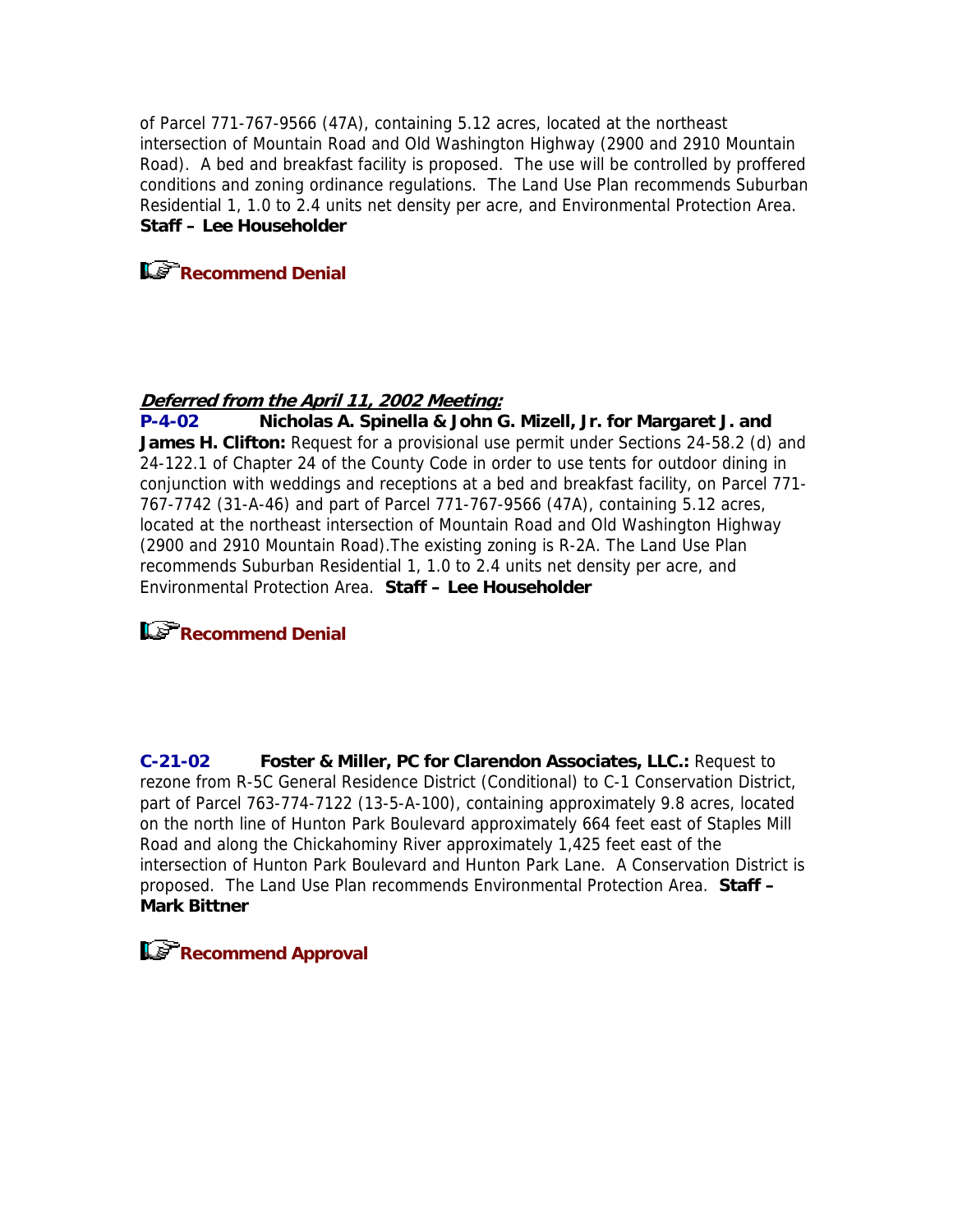## **C-22-02 Foster & Miller, PC for Hunton RTH Development Corp.:**

Request to rezone from RTHC Residential Townhouse District (Conditional) to C-1 Conservation District, part of Parcel 762-776-4610 (13-6-0-A), containing approximately 12.9 acres, located along the Chickahominy River approximately 2,200' northeast of the intersection of Staples Mill Road and Hunton Park Boulevard; and along the west side of Holladay Branch approximately 1,500' east of the intersection of Hunton Park Boulevard and Hunton Park Lane. The Land Use Plan recommends Environmental Protection Area. **Staff – Mark Bittner**

**Recommend Approval** 

### **FAIRFIELD:**

**C-24C-02 Virginia Center Ventures, LLC:** Request to conditionally rezone from R-2A One Family Residence District to M-1C Light Industrial District (Conditional), Parcel 784-768-3829 (33-A-55), containing 0.83 acres, located approximately 350 feet north of Virginia Center Parkway and 540 feet east of Brook Road (U. S. Route 1). A commercial development is proposed. The use will be controlled by proffered conditions and zoning ordinance regulations. The Land Use Plan recommends Office/Service. **Staff – Seth Humphreys**

## **Recommend Approval**

### **THREE CHOPT:**

## **Deferred from the March 14, 2002 Meeting:**

**C-49C-00 Henry L. Wilton:** Request to amend proffered conditions accepted with rezoning case C-45C-99, on Parcels 748-756-8078 (58-A-3), 749-756-6440 (6) and 749-756-6859 (6A) and part of Parcels 749-755-4576 (58-A-4) and 749-755-6396 (5), containing approximately 38.3 acres, located on the north line of Three Chopt Road at its intersection with Pell Street. The amendment would allow an eighty (80) unit townhouse development in place of a detached single family development. The existing zoning is R-6C, General Residence District (Conditional). The Land Use Plan recommends Urban Residential, 3.4 to 6.8 units per acre, and Environmental Protection Area. **Staff – Lee Householder**

**Deferred to the June 13, 2002 Meeting**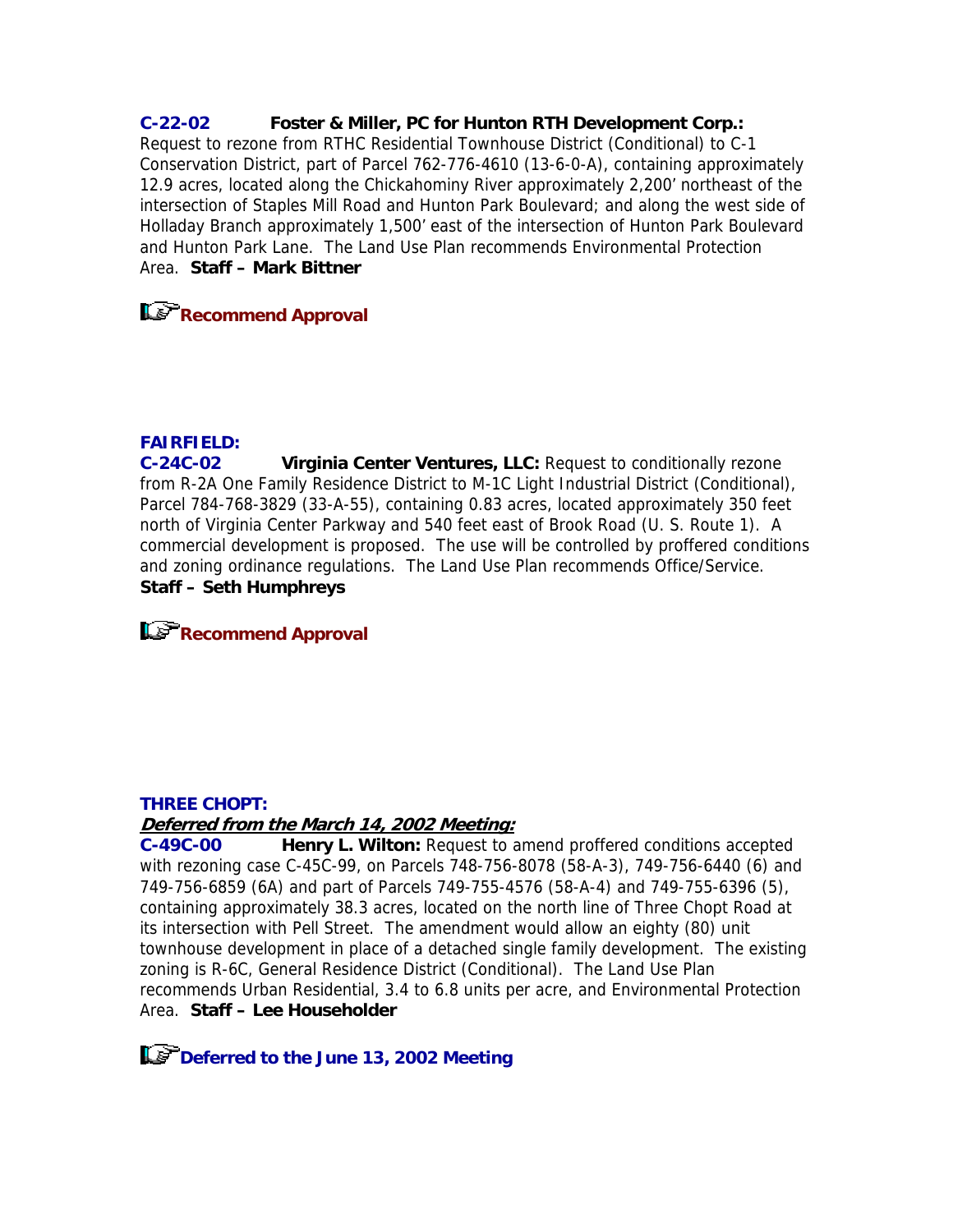### **Deferred from the March 14, 2002 Meeting:**

**C-6C-02 Michael J. Kelly for L-C Corporation:** Request to amend proffered conditions accepted with rezoning case C-14C-87, on Parcel 749-760-0500 (48-A-45) (Universal Ford), containing 4.057 acres, located on the south line of West Broad Street (U. S. Route 250) approximately 400 feet east of Cox Road. The amendment is related to eliminating the buffer on the south line of the property. The existing zoning is B-3C, Business District (Conditional). The Land Use Plan recommends Commercial Concentration. **Staff – Mark Bittner**

**Deferred to the August 15, 2002 Meeting**

### **Deferred from the March 14, 2002 Meeting:**

**C-7C-02 Michael J. Kelly for L-C Corporation:** Request to conditionally rezone from A-1 Agricultural District to B-3C Business District (Conditional), part of Parcel 748-759-9860 (48-A-44), containing 0.687 acre, located on the east line of Cox Road approximately 600 feet south of West Broad Street (U. S. Route 250). Automobile dealership parking and accessory uses are proposed. The uses will be controlled by zoning ordinance regulations and proffered conditions. The Land Use Plan recommends Commercial Concentration. **Staff – Mark Bittner**

**Deferred to the August 15, 2002 Meeting>**

## **Deferred from the April 11, 2002 Meeting:**

**C-20C-02 James W. Theobald for HHHunt Corporation:** Request to conditionally rezone from A-1 Agricultural District to RTHC Residential Townhouse District (Conditional), Parcels 744-773-3059 (18-A-11) and 744-773-6354 (18-A-12), containing 11.329 acres, located on the south line of Old Nuckols Road approximately 300 feet east of Shady Grove Road. Residential townhouses for sale are proposed. The RTH District allows a maximum density of 9 units per acre. The use will be controlled by proffered conditions and zoning ordinance regulations. The Land Use Plan recommends Urban Residential, 3.4 to 6.8 units net density per acre, Suburban Residential 2, 2.4 to 3.4 units net density per acre, Environmental Protection Area and Government. **Staff – Mark Bittner**

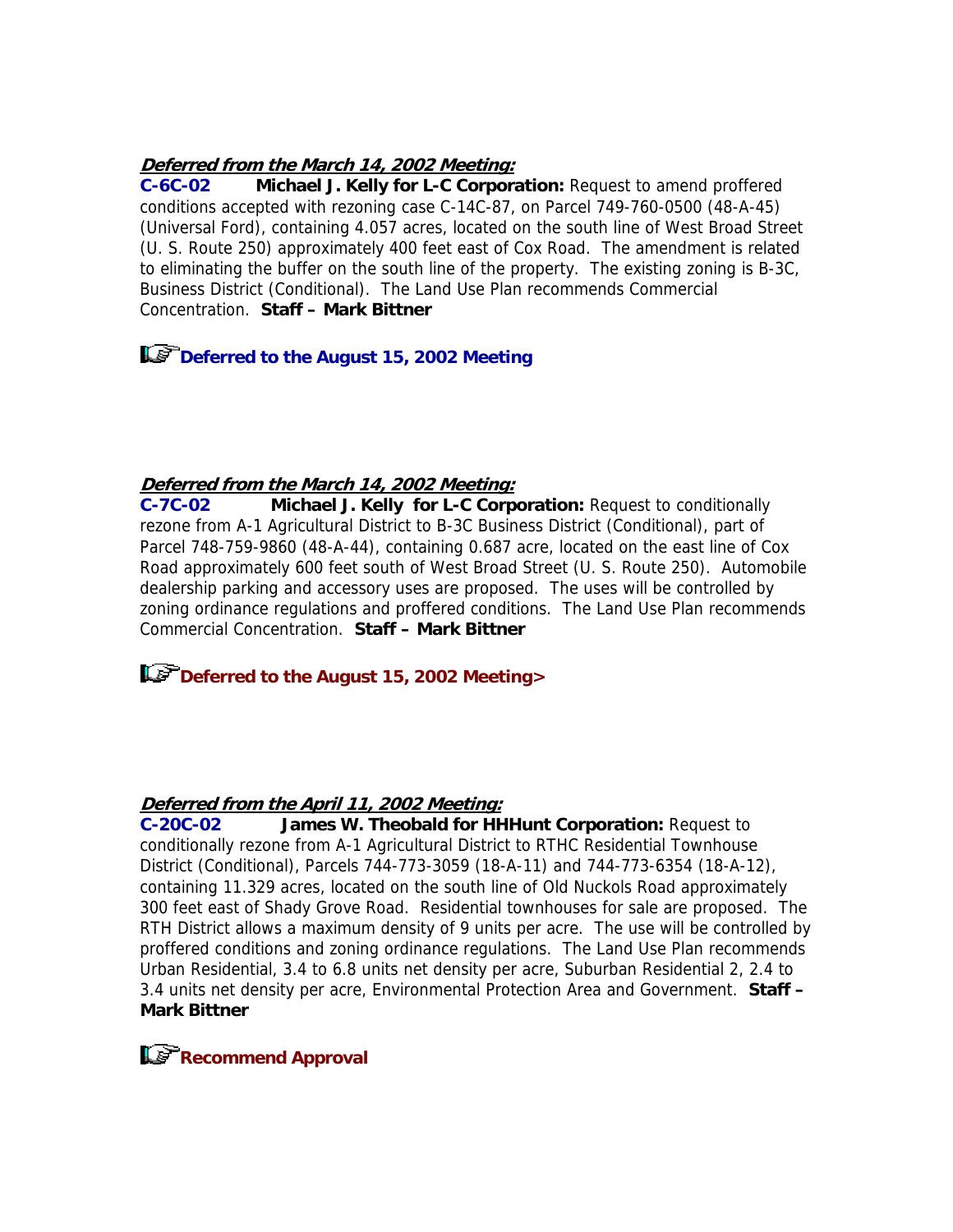**C-11C-02 Webb L. Tyler for Parham Road Self-Storage, LLC:** Request to conditionally rezone from A-1 Agricultural District to M-1C Light Industrial District (Conditional), Parcel 748-770-8794 (19-A-27); 11140 Ford's Country Lane, containing 6.668 acres, located on the east line of Ford's Country Lane approximately 440 feet east of its intersection with Nuckols Road and New Wade Lane. A mini-storage facility is proposed. The use will be controlled by proffered conditions and zoning ordinance regulations. The Land Use Plan recommends Office/Service. **Staff – Mark Bittner**

# **Deferred to the July 11, 2002 Meeting**

**C-13C-02 James W. Theobald for HHHunt Corporation:** Request to conditionally rezone from A-1 Agricultural District and RTHC Residential Townhouse District (Conditional) to O-3C Office District (Conditional), RTHC Residential Townhouse District (Conditional), R-5AC General Residence District (Conditional) and R-6C General Residence (Conditional) Parcels 747-771-2430 (18-A-35), 747-771-4048 (36), 747-771- 3965 (37), 746-770-1492 (38), 745-770-0962 (39A), 746-770-0619 (56), 745-769-6789 (56A), 746-770-4038 (57), 746-769-3486 (57A), and Parcels 745-768-7374 (27-A-14B), 745-769-5071 (15), 745-769-6845 (15A), 745-769-0926 (15B) and 746-769-3767 (49), containing approximately 120 acres, located along the north and west lines of New Wade Lane and Nuckols Road. A residential and office development is proposed. The use will be controlled by proffered conditions and zoning ordinance regulations. The Land Use Plan recommends Rural Residential, not exceeding 1.0 unit net density per acre, Suburban Residential 2, 2.4 to 3.4 units net density per acre, Open Space/Recreation, and Environmental Protection Area. **Staff – Mark Bittner**

## **Deferred to the July 11, 2002 Meeting**

### **TUCKAHOE:**

### **Deferred from the April 11, 2002 Meeting:**

**P-21-01 Sprint PCS:** Request for a provisional use permit under Sections 24- 95(a) and 24-122.1 of Chapter 24 of the County Code in order to construct and operate a 135' communication tower and related equipment on part of Parcel 753-740-8228 (100-A-65) (8611 Henrico Avenue), containing 851 square feet, located at the southeast